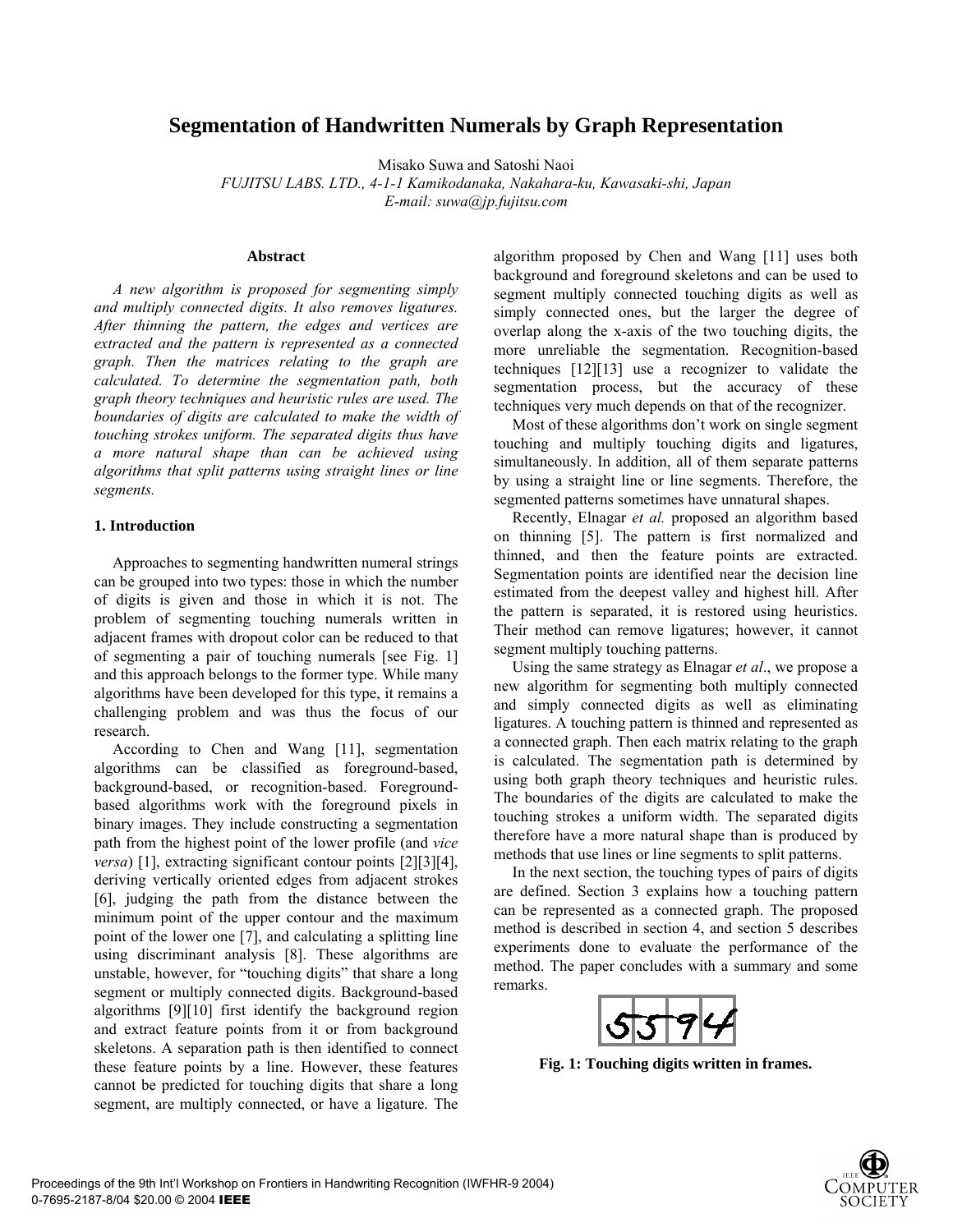# **2. Types of touching**

We defined the touching types of digits as follows:

### (1) Simply connected

a. Single-point touching

Two patterns touch at a single location, i.e., they share one point. The end point of one stroke touches one side of another stroke, or the end points of two strokes are touching.

b. Single-segment touching

Two patterns touch at a single location, i.e., they share one stroke.

c. Single-point touching by ligature

Two patterns are connected by a useless stroke.

### (2) Multiply connected

Two patterns touch at multiple locations. 'N-tuply' connected is defined as patterns that touch at N locations generating (N-1) loops.

Examples of these types are shown in Fig. 2.



**Fig. 2: Different types of touching digits:** (a) single-point touching; (b) single-segment touching; (c) doubly connected (d) ligature

# **3. Graph representation of touching digits**

# **3.1 Preprocessing**

The first step in representing a touching pattern with a graph is to remove noise and smooth the image. The slant is normalized using the chain code of the contour [15].

# **3.2 Graph representation**

Graph representation of character images using thinning has been widely used in stroke-extraction studies of Chinese characters [17][18] and we have used it to segment touching Japanese Kanji [19]. First, the images are thinned using Hilditch's algorithm [16]. Next, the vertices (nodes) of degrees 1, 3, and 4 (end points, T-joint points, and crossing points, respectively) are extracted by checking the eight-neighbors of each pixel. Then, every edge (branch) between two vertices is traced. If a significant turning point exists on an edge, a degree-2 vertex is added to it. Spurious edges that are less than the width of an average stroke and incident to a degree-1

vertex are eliminated, and the degrees of vertices incident to the edge are reduced to one. The graph representation of a touching pattern is depicted in Fig. 3.



**Fig. 3: Graph representation of an image:** (a) original pattern, (b) thinned pattern, (c) graph representation

### **3.3 Matrices relating to a graph**

Before describing the proposed algorithm we will briefly explain the matrices relating to a graph. The notations and definitions are described elsewhere [20].

Let connected graph  $G(V, E)$  be composed of vertex set  $V(G)$  and edge set  $E(G)$ . Let  $v_i$  and  $v_j$  be elements of V, and *ej* an element of *E*.

- **Adjacency matrix:** The rows and columns of the matrix correspond to the vertices of *G* and its element takes 1 or 0 in position  $(v_i, v_j)$  according to whether  $v_i$ (c) (d) and  $v_j$  are adjacent or not.
	- **Circuit-based matrix:** There are ambiguities in the selection of a circuit base. We therefore select smaller circuits as a base. The rows correspond to the circuit base in *G* and the columns correspond to the edges of *G*. Its element takes 1 or 0 in position  $e_j$  of the *i*<sup>th</sup> circuit-base  $c_i$ , according to whether  $c_i$  contains an edge or not.
	- **Proper edge cutset-base matrix:** If  $E_l$  is a subset of  $E$ , and graph  $G(V, E-E_l)$  is disconnected, then  $E_l$  is called an edge cutset of *G*. The order of a cutset equals the number of edges it contains. The rows correspond to proper cutsets of *G* and the columns correspond to edges of *G*. Its element takes 1 or 0 in position  $e_i$  of the  $i$ <sup>th</sup> cutset-base  $k_i$ , according to whether  $k_i$  contains an edge or not.

# **4. Methodology**

In our method, segmentation of touching characters requires obtaining two sub-graphs from a connected graph. We describe how to group the edges using graph theory techniques and heuristic rules

# **4.1 Calculation of upper valley and lower hill points**

Touching points generally exist near the deepest point of an upper valley or the highest point of a lower hill. We

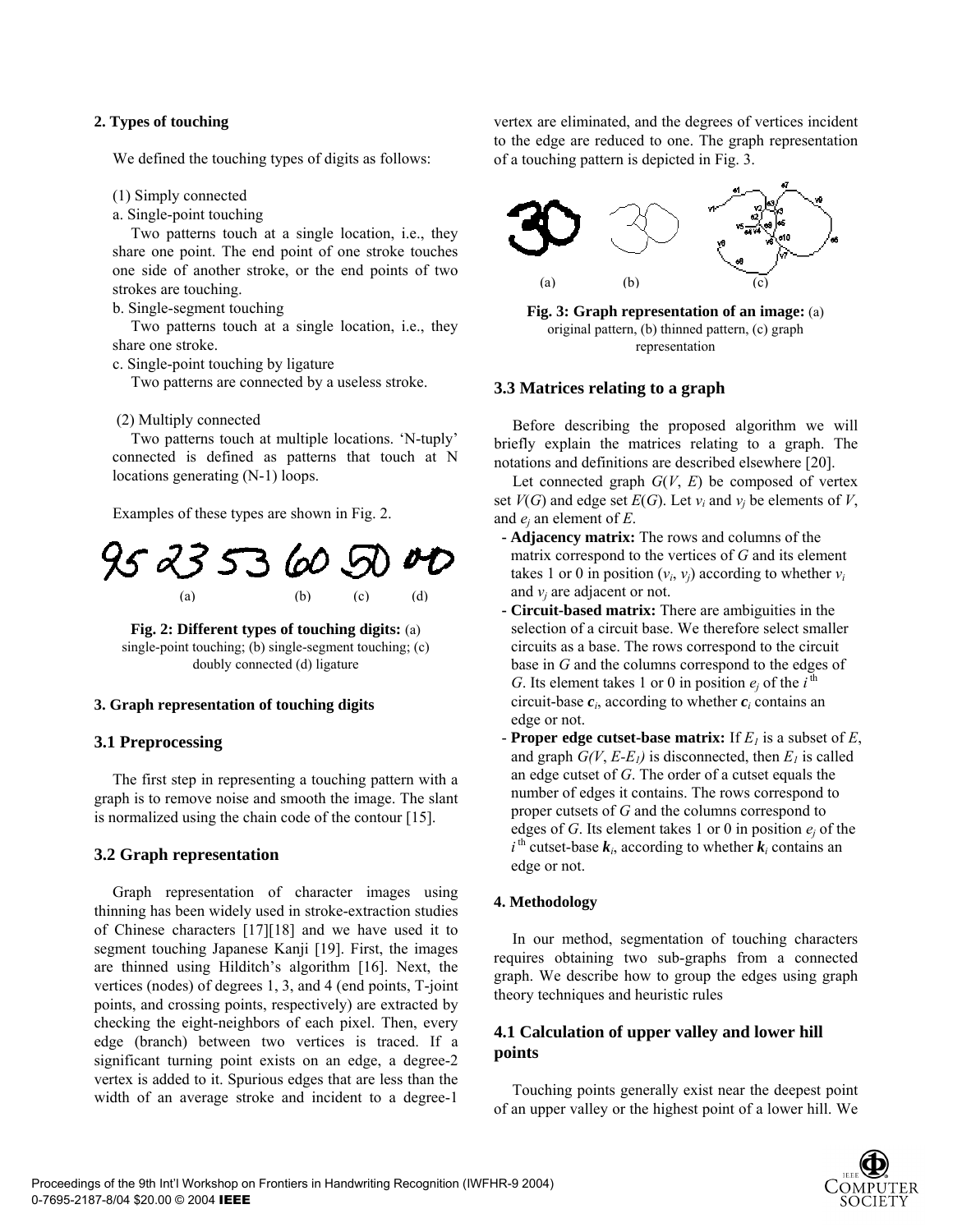calculate a vertical histogram from the top of the bounding box of the thinned pattern to the pixel of the upper region and one from the bottom of the bounding box to the pixel of the lower region. The valley of the upper histogram and the hill of the lower one nearest to the centerline are calculated. Then the deepest point  $p_t$  of the valley and the highest point  $p_b$  of the hill are determined. The vertices  $(v_t, v_b)$  nearest to these points are determined to be the segmentation vertices of the top and bottom parts.



**Fig. 4: Determination of segmentation vertices:** (a) original graph and bounding box, (b) upper histogram, (c) lower histogram, (d) segmentation vertices of top and bottom parts.

#### **4.2 Segmentation of single-point touches**

If the vertices of the top and bottom parts  $(v_t, v_b)$  are equal or they are both end points of an edge, and they are incident with an edge  $e_i$  that is the element of an order 1 cutset  $k_a$ , then the touching type of the pattern may be a single-point touch. An order 1 cutset is defined as one that contains a single element *ej*, with the graph separating into two sub-graphs if it is removed from the graph. We call *ej* a *touching edge*. To determine whether it is a single touch or not, the sizes of the bounding boxes of both sub-graphs  $g_l$  and  $g_r$  are calculated. If the overlapping degree  $O_x$  along the x-axis of  $g_l$  and  $g_r$  is less than its threshold  $O_{th}$ , then the touching type is determined to be a single-point touching. We defined *Ox* as follows:

$$
O_x = l_{lr} / (x_{max} - x_{min} + 1),
$$

where  $l_k$  is the width of the overlapping part of  $g_l$  and  $g_r$ and  $(x_{\text{min}}, x_{\text{max}})$  are the minimum and the maximum values of x-coordinates of *gl* and *gr*, respectively. Members of the edges that belong to each sub-graph can be calculated from the new adjacency matrix computed from the original one. The  $e_i$  is classified to the left or right of both sub-graphs  $g_l$  and  $g_r$  depending on the overlapping degrees of  $e_j$  and these sub-graphs along the *x*-axis. These degrees,  $o_l$  and  $o_r$ , are defined by the following equation,

$$
o_{l,r}=w_{l,r}/L,
$$

where *L* is the length of  $e_i$  and  $w_{l,r}$  is the length of the overlap with the edge and the left and right sub-graphs along the *x*-axis. Especially, if  $o_l$  and  $o_r$  satisfy the conditions:

$$
(\min(o_l, o_r) / \max(o_l, o_r) > r_{th}) \cap (o_l + o_r > 0),
$$

the touching type is regarded as a straight touch in a single-point touch (third pattern in Fig. 2 (a)). In this inequality,  $r_{th}$  means the threshold of the ratio. Then  $e_i$  is divided at  $p_t$  or  $p_b$ , whichever is nearer the center, and classified in both sub-graphs. However, if they do not fulfill these conditions, then  $e_i$  is classified in the subgraph with the larger overlap.



**Fig. 5: Grouping of edges for single-point touches:** (a)  $e_i$  is divided and grouped in both subgraphs, (b)  $e_i$  is grouped in the left sub-graph.

#### **4.3 Ligature elimination**

We used the method of ligature elimination proposed by Elnager *et al*. [5] because it is both simple and effective. If an edge sticks out from the bounding box calculated in 4.1, then the part is regarded as a ligature and is eliminated. This process is depicted in Fig. 6. Unnaturally long touching strokes in the above case are also regarded as ligatures.



**Fig. 6: Ligature elimination**: (a) original graph, (b) after grouping, (c) ligature eliminated from left subgraph.

### **4.4 Segmentation of single-segment touches**

If the segmentation vertices  $(v_u, v_l)$  are incident to an edge  $e_i$ , the orders of  $(v_u, v_l)$  are both greater than 2, and it is not a case of single-point touching, then it might be a case of single-segment touching. The angle *θ* between the yaxis and  $e_i$ , and the center of the mass-coordinates ( $x_{CM}$ ,  $y_{CM}$ ) of  $e_i$  are calculated. If  $\theta$  and  $x_{CM}$  satisfy the following conditions, then this case is determined to be a singlesegment touch:

$$
(\theta < \theta_{th}) \cap (w / 3 < x_{CM} < 2w / 3),
$$

where  $\theta_{th}$  is the threshold of the angle and *w* is the width of the original graph. The origin of the coordinates is set to the upper left corner of the bounding box of the graph. In this case,  $\theta_{th}$  is set at  $\pi/4$  rad. In the case of a singlesegment touch,  $e_j$  is duplicated and the graph is then separated into two sub-graphs. Each edge except  $e_i$  is classified in two groups, according to the new adjacency matrix for the disconnected graphs, which is computed

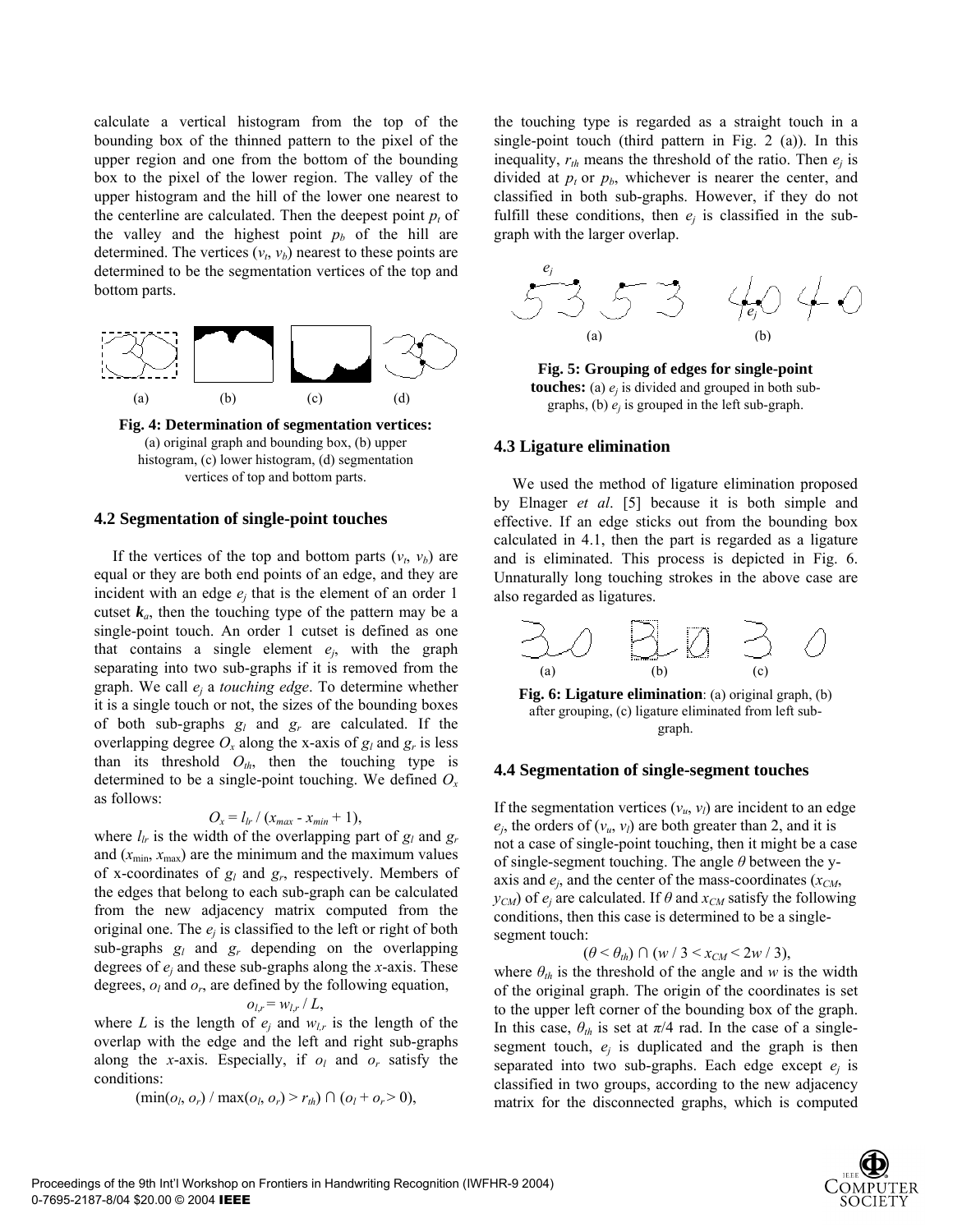from the original one. Each edge is grouped into left or right according to the *x*-coordinate of the center of its bounding box. The edge *ej* belongs to both sides. An example of this case is shown in Fig. 7.



**Fig. 7: Duplication:** (a) original graph, (b) after duplication and grouping.

#### **4.5 Segmentation of multiply connected touches**

When the segmentation vertices  $(v_u, v_l)$  do not satisfy the conditions described above, the path from  $v_u$  to  $v_l$ contains plural edges  ${e_i}$ , the touching pattern may be a multiply connected case. First, we calculate the shortest path from  $v_u$  to  $v_l$  using Dijkstra's algorithm [21]. Figure 8 shows a graph of multiply connected touching with a shrunken part. The black of (b) indicates the part of the shortest path. Next, the coordinates of the center of the bounding box of the segmentation-edge group and other edges are calculated. Each edge except {*ej*} is grouped left or right. For a N-tuply touching case, N-1 loops are generated near the center of the pattern. Based on this fact, we use the following heuristic rules to group the segmentation edges into sub-graphs:

- If a segmentation edge *ej* is a member of a circuitbase  $c_k$ , and the *x*-coordinate of the center of the circuit  $x_c$ satisfies

$$
w / 3 < x_c < 2w / 3
$$
,

then  $e_i$  is grouped into the left or right; when  $e_i$  is located on the left/right side of  $c_k$ , it is grouped into either the left or right.

- If *ej* does not satisfy the above condition, then it is duplicated and grouped into the left and right.

In the case shown in Fig. 9, the segmentation edges consist of  $\{e_5, e_{10}\}\;$ ;  $e_{10}$  is duplicated and  $e_5$  is grouped into the right.



**Fig. 8: Shortest path:** (a) original graph, (b) the shortest path



**Fig. 9: Grouping of edges in multiply connected case.** 

#### **4.6 Segmentation of character patterns**

To decide the leftmost boundary of a right digit and the rightmost boundary of a left digit, we regard each black pixel of the sub-graphs as a source and calculate the Coulomb-like potential for each sub-graph. The potential threshold is not a fixed value but is adaptively calculated using the estimated stroke width of the digits; that is, it is determined that a stroke with the same width as the estimated value can be completely extracted. The result of the potential distribution of each sub-graph and the boundaries calculated using them are shown in Fig. 10.



 **Fig. 10: Boundary calculation**: (a) sub-graphs, (b) potential distribution, (c) boundary calculation, (d) segmentation, (e) original image.

#### **5. Experimental results and discussion**

We evaluated the performance of our method using touching images extracted from NIST 19 database. 2000 pairs of touching digits were used for test data and another 1000 pairs were used to constructing rules and determine the thresholds. Algorithm flow of the determination of touching type is shown in Fig. 11. Using this method, 89.2% of the patterns were correctly segmented. Table 1 shows the comparison with some algorithms. The segmentation rates were re-calculated to total 100% of the sum of the correct rate, error rate, and rejection rate. The quality of the segmented images seems to be improved in the case of touching digits that share a stroke. Some examples are shown in Fig. 12, and correctly segmented patterns and errors are shown in Fig. 13 (a) and (b).

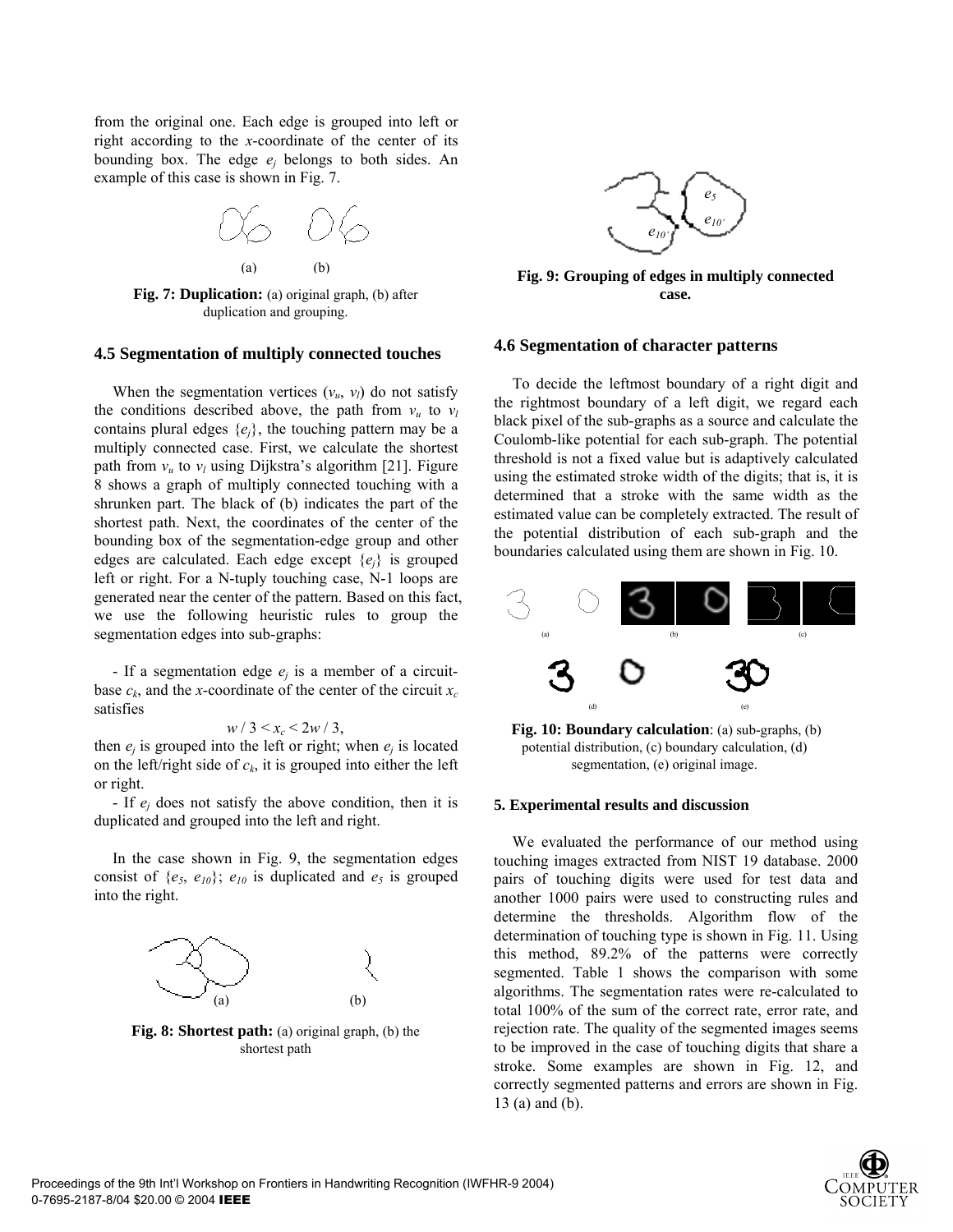

 **Fig. 11:Algorithm flow of the determination of touching type** 

**Table. 1: Performance comparison** 

| Algorithm           | Correct rate | Error rate | Rejection rate           | Database                        | Ligature/MC |
|---------------------|--------------|------------|--------------------------|---------------------------------|-------------|
| [9]                 | 80.80%       | 19.20%     | $\overline{\phantom{a}}$ | Original data, 120 images       | No/No       |
| [10] High rejection | 69.25%       | 2.15%      | 28.60%                   | NIST, 3355 images               | No/No       |
| [10] Low rejection  | 88.15%       | 7.15%      | 4.70%                    | NIST, 3355 images               | No/No       |
| [11] Outside test   | 88.06%       | $3.94\%$   | $8.00\%$                 | NIST+original data, 3238 images | Yes/Yes     |
| Proposed            | 88.70%       | 8.85%      | 2.45%                    | NIST, 2000 images               | Yes/Yes     |

| $\mathcal Z$ 3636          |     |     |  |
|----------------------------|-----|-----|--|
| $\boldsymbol{\mathcal{F}}$ | フGフ |     |  |
| (a)                        | (b) | (c) |  |

Fig. 12: Results of segmentation: (a) original pattern, (b) Method of ref. [11], (c) proposed method.



**Fig. 12: Segmentation results:** (a) correctly segmented patterns, (b) errors